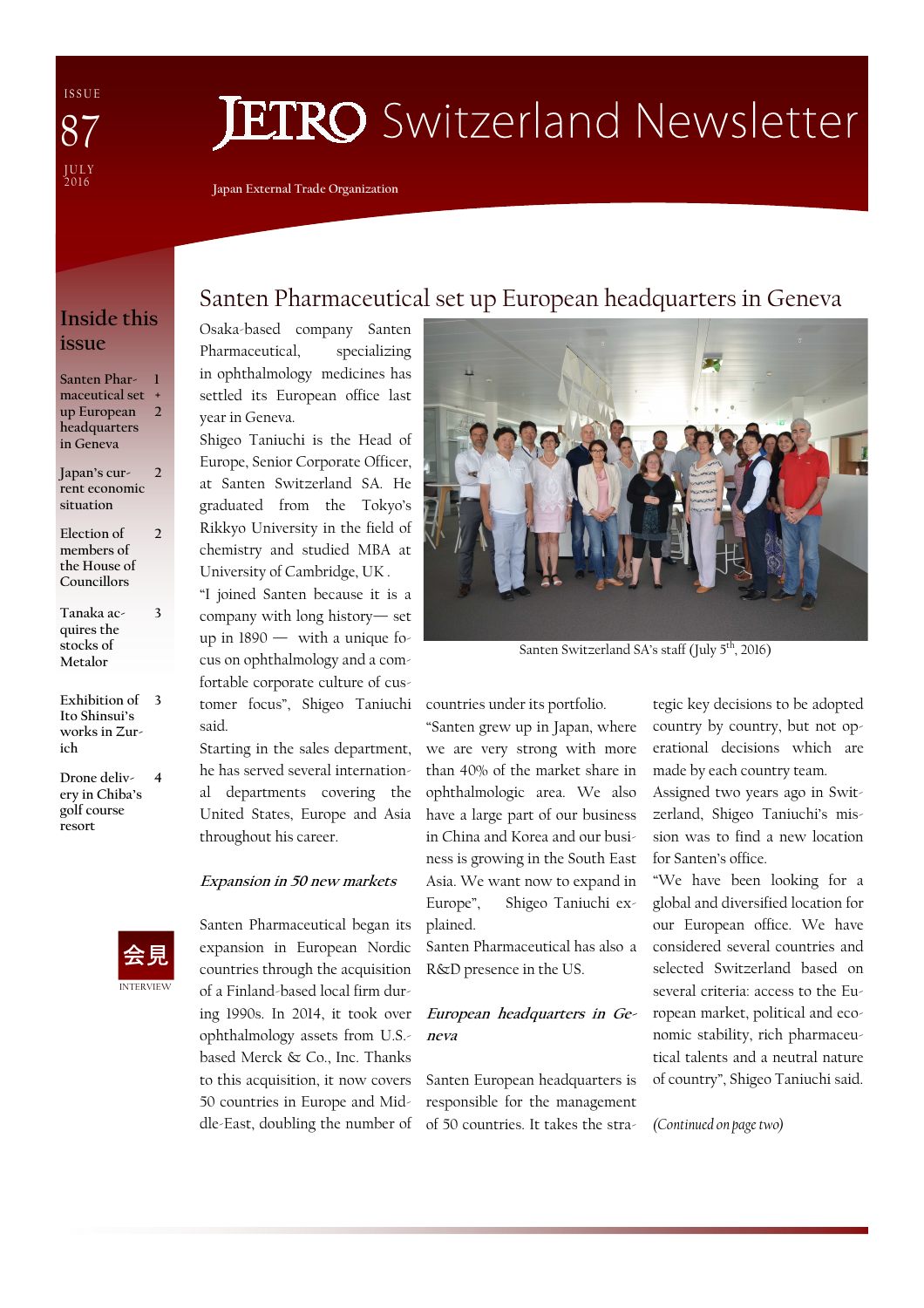### Santen Pharmaceutical set up European headquarters in Geneva

INTERVIEW 会見



Shigeo Taniuchi, Head of Europe, Senior Corporate Officer, Santen Switzerland SA

#### *(Continued from page one)*

"We visited several cantons in Switzerland, with the support of Switzerland Global Enterprise (S-GE). Geneva appears as a unique place to attract very diversified talents, with an easy access to an international airport, and also a nice climate, which is important to attract people", he further said. Santen now employs about 33

staffs in Geneva, with more than ten different nationalities, including Japanese expats and Swiss nationals, but also staffs from several countries in Europe and Asia.

#### **Going beyond Europe**

"Our office is designed to go beyond Europe. In Geneva we can find the talents for a global business. Recently we have recruited a global head for the supply chain; in our past practice this sort of position would be hired in Japan. But I believe we can find here more suitable persons who has a real global mindset to work for Japan in the morning and for the US in the afternoon", Shigeo Taniuchi said. "Santen has decided to go everywhere. We went to Asia in the 1980s and to the US in the 1990s. It is very challenging to enter the US,

but it has always been our plan. Just when and how is still under discussion. Additionally, we are planning to expand business aggressively to anywhere in the world where Santen can contribute to patients who suffered from eye disease", he said.

## Japan's current economic situation

SITUATION 動向

The Tankan judgment survey on business conditions for all enterprises has remained positive in the June 2016 survey (+4), even though it declined from the previous survey in March 2016 (+7). The Tankan survey is conducted by the Bank of Japan to provide an accurate picture of business trends of enterprises in Japan.

Japan's exports declined 11.3% in May 2016, showing a decrease by 13.0% in Asia, by 10.6% in North America and by 3.5% in Western Europe (no change in Switzerland). Exports decreased by 16.1% for electrical machinery, by 9.5% for machinery and by 3.4% for transport equipment.

However, the domestic demand remains firm. The current survey of orders received in construction increased 11.3% in May 2016 to JPY 6384 billion (provisional figures). The consumer price index for Japan in May 2016 was 103.6 (2010=100), up 0.1% from the previous month. The seasonally adjusted unemployment rate was 3.2% in May 2016 (against 3.3% in May 2015) .

Tankan judgment survey on business conditions (Diffusion index of "Favorable" minus "Unfavorable") Source: Bank of Japan

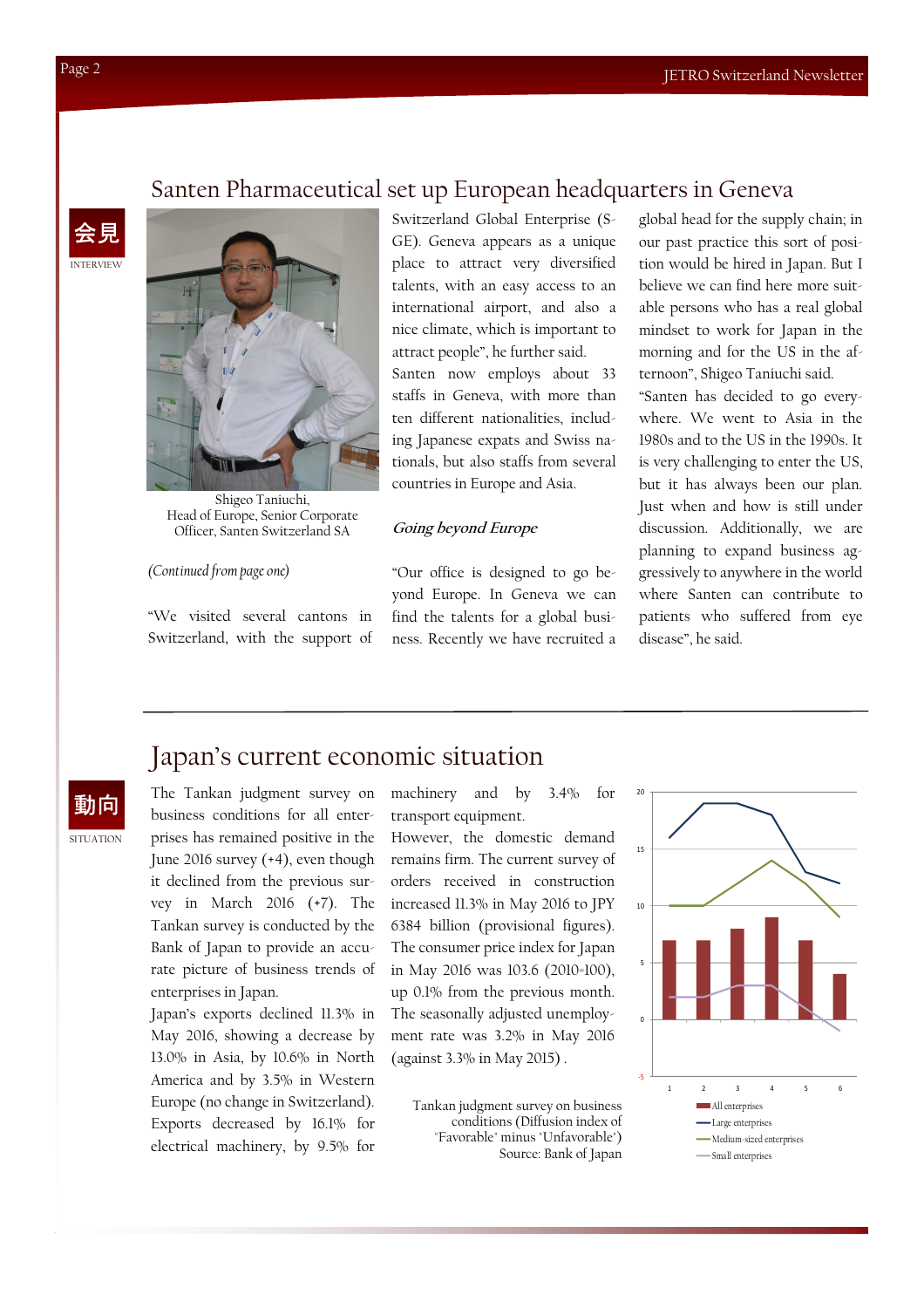The regular election of members of the Japan's House of Councillors took place on Sunday  $10^{th}$  July, 2016. 121 of the 242 members were elected.

The House of Councillors is the upper house of the Japanese Diet, which consist together with the House of Representatives in a total of 717 members.

The members of the House of Councillors are elected for a term of six years, half of its members being elected at each election.

This election was the first national election to allow citizens aged more than 18 (instead of 21) to vote.

#### **Increase of Prime Minister Sinzo Abe's party**

The ruling Liberal Democratic Party increased its number of seats by 5, from a total of 115 to 120. The LDP is a conservative party, in

| Party                                       | 2016<br>election <sup>®</sup> | 2013<br>election <sup>'</sup> | 2016<br>results |
|---------------------------------------------|-------------------------------|-------------------------------|-----------------|
| Liberal Democratic Party                    | 55                            | 65                            | $120 (+5)$      |
| Democratic Party                            | 32                            | 17                            | $49(-11)$       |
| Komeito                                     | 14                            | 11                            | $25(+5)$        |
| Japanese Communist Party                    | 6                             | 8                             | $14 (+3)$       |
| Initiatives from Osaka (Ōsaka Ishin no Kai) |                               |                               | $12 (+5)$       |
| Social Democratic Party                     |                               |                               | $2(-1)$         |
| People's Party Life (Seikatsu no To)        |                               |                               | $2(-1)$         |
| Party for Japanese Kokoro                   | 0                             |                               | 3(0)            |
| New Renaissance Party (Shinto Kaikaku)      | $\Omega$                      | 0                             | $0( -1)$        |
| Others                                      | 5                             | 10                            | $15( -3)$       |

SITUATION 動向

Breakdown of seats at the House of Councillors (): Change from 2013 **\* Half of the seats**

power since its foundation in 1955, with the exception of two periods from 1993 to 1994, and from 2009 to 2012.

The Komeito  $-$  which is part of a coalition supporting the Prime Minister Abe's coalition — also

obtained 5 additional seats, securing a total of 25 seats.

However, the Democratic Party the main opposition party  $-$  lost a total of 11 seats, falling to a total of 49 seats.

## Tanaka acquires the stocks of Metalor Technologies

Tanaka Holdings has announced on July  $12<sup>th</sup>$ , 2016, that it will acquire all the stocks of Neuchâtel-based company Metalor Technologies International SA.

Tanaka is a Japanese family-owned leading precious metals trader, refiner and manufacturer with a history well over a hundred years. Based in Tokyo, and established in 1885, Tanaka employs 3,500 people. Metalor is a major world supplier of precious metals, producing several kinds of alloys, especially for the watch and jewellery industry.

"Tanaka and Metalor offer highly complementary aspects both in terms of business and regional strategy. We anticipate creating significant synergies which will open new avenues for innovative global strategies for the expanded Tanaka Precious Metals group. We firmly believe that this step will greatly benefit the precious metals industry as a whole" , said Akira Tanae, Representative Director and CEO of Tanaka Holdings.

"Thanks to the previous shareholders, Metalor has been able to invest extensively in Europe as well as in Asia and in the Americas. The Tanaka group will bring a new level of shareholder stability and technological mastery. The entire Metalor team supports this transaction and we hope it will close as soon as possible.", said Philippe Royer, CEO, Metalor Technologies International SA.